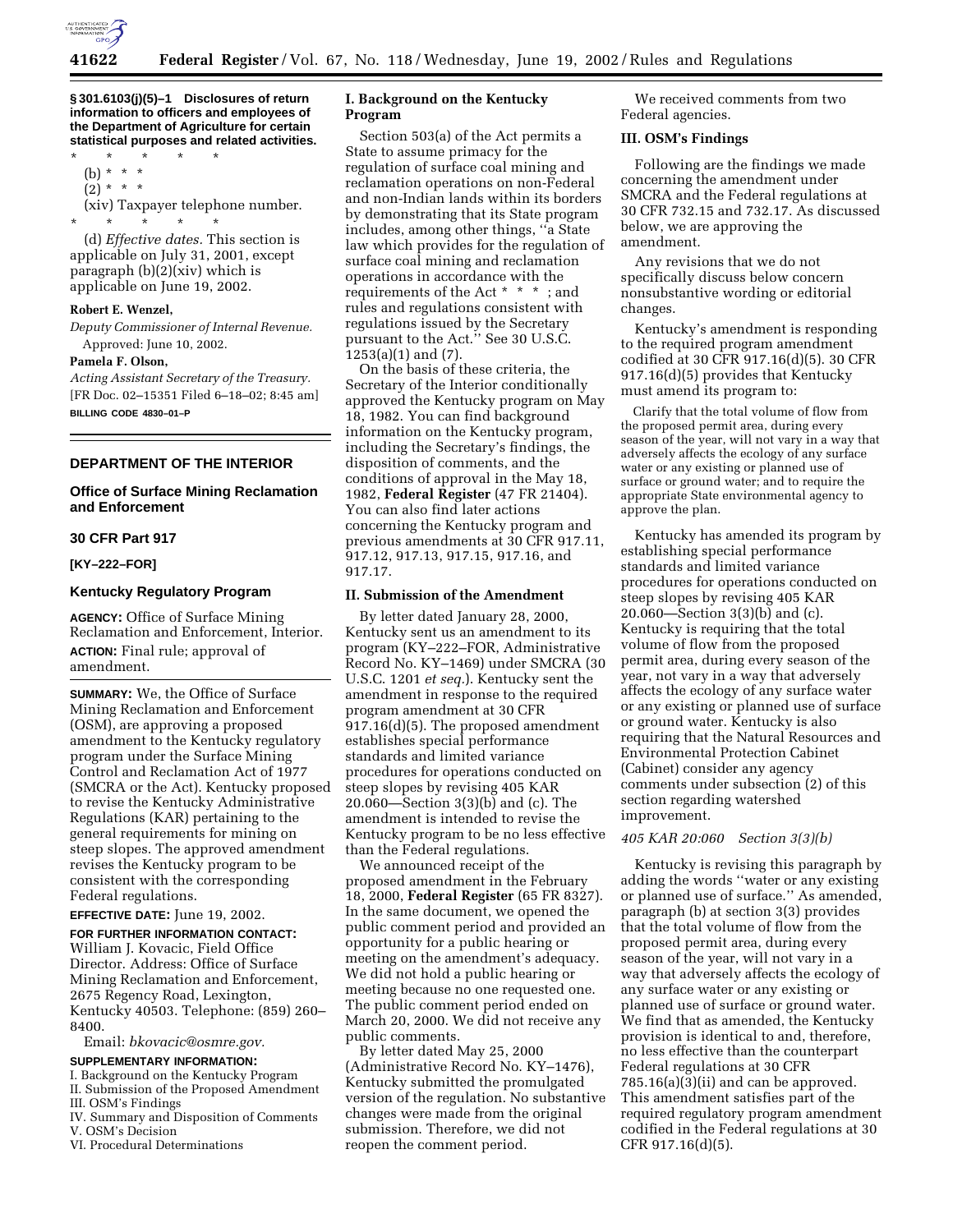# *405 KAR 20:060 Section 3(3)(c)*

Kentucky is adding this new paragraph to provide that the Cabinet must have considered any agency comments under subsection (2) of 405 KAR 20:060 section 3, regarding watershed improvement. Subsection (2), which is part of the existing Kentucky program, offers Federal, State and local government agencies with an interest in the proposed land use an opportunity to review and comment on the proposed use. While there is no Federal counterpart to the Kentucky proposal, the amendment is consistent with the general permitting requirements at 30 CFR 773.6, which provides certain Federal, State and local governmental entities with notice and opportunity to comment on permit applications. Thus, the amendment is hereby approved.

Kentucky has also submitted an accompanying document entitled ''Federal Mandate Analysis Comparison'' (Administrative Record No. KY–1469). In that document, Kentucky acknowledges that its regulation does not include the requirement, contained in 30 CFR 785.16(a)(3)(iii), that ''the appropriate State environmental agency approves the [watershed improvement] plan,'' but contends that the ''Federal language is indefinite regarding the identity of the agency and regarding what 'plan' must be approved \* \* \*" Furthermore, Kentucky contends that this language is unnecessary for its program, because the Cabinet, which approves mining permits, is also the agency charged with approving watershed improvement plans. Therefore, the State argues, approval of any such plans, where necessary, will be ''accomplished by the Cabinet'' as part of the permit decisionmaking process. We believe that Kentucky's explanation of its watershed improvement plan approval procedure is sufficient to satisfy the remaining portion of the required regulatory program amendment codified in the Federal regulations at 30 CFR 917.16(d)(5). As such, the required amendment will be removed.

# **IV. Summary and Disposition of Comments**

#### *Public Comments*

We asked for public comments on the amendment (Administrative Record No. KY–1475), but did not receive any.

#### *Federal Agency Comments*

Under 30 CFR 732.17(h)(11)(i) and section 503(b) of SMCRA, we requested comments on the amendment from various Federal agencies with an actual or potential interest in the Kentucky

program (Administrative Record No. KY–1492). The request for comments was made on February 18, 2000.

Two comments were received. The Mine Safety and Health Administration concurred without comment. The Fish and Wildlife Service commented that the proposed amendment: (1) Disregards the Federal mandate to develop and implement a plan to improve watershed conditions; (2) is based on an apparent misinterpretation of the Federal mandate for the appropriate State environmental agency to review and approve the watershed improvement plan; and (3) disregards the Federal mandate to require reduced pollution or reduced flood hazards during peak discharges.

In response, we disagree with the commenter's contention that the amendment is inconsistent with the intent of 30 CFR 785.16(a)(3) because it omits the specific requirement to develop and implement a comprehensive watershed plan where steep slope variances are permitted. To the contrary, we believe the existing State program requirements are consistent with the Federal regulations. While subdivision 30 CFR 785.16(a)(3)(iii) refers to approval of a ''plan,'' the Federal regulations are otherwise silent as to what should be contained in the plan. Moreover, the current Kentucky program at 405 KAR 20:060 Section 3(3) requires the permit applicant to demonstrate that the watershed of lands within the proposed permit and adjacent areas will be improved by the operations. Because this demonstration, which is identical to the one required in the Federal regulations at 30 CFR 785.16(a)(3), must be contained in the permit application, it is tantamount to a ''plan'' for watershed improvement. Therefore, in this respect, the State program remains consistent with the corresponding Federal regulations.

The commenter next stated that the intent of 30 CFR 785.16 is for the State agency with the responsibility for general protection of aquatic systems to approve the watershed improvement plan. According to the commenter, the ''appropriate State environmental agency'' is required to approve the watershed improvement plan in order to maintain checks and balances within the permit review process. The commenter stated that the appropriate agency in Kentucky to approve watershed improvement plans is the Kentucky Division of Water (DOW), since that is the agency with responsibility for general protection of aquatic systems. The commenter believes that because the proposed

amendment fails to specifically designate the DOW, as opposed to the Department for Surface Mining Reclamation and Enforcement (DSMRE), as the ''appropriate State environmental agency,'' the amendment ''appears to be based upon a misrepresentation of the Federal mandate for the 'appropriate State environmental agency' to approve the watershed improvement plan. We disagree with this comment for the reasons discussed below.

The preamble to the September 1, 1983, **Federal Register** notice announcing our approval of 30 CFR 785.16 states, in part, that ''[i]t is not possible on a national basis to specify precisely which environmental agencies must approve the planned improvement of the watershed. Within particular states, the regulatory authority should have little difficulty in discerning the particular agencies with expertise and /or responsibility for the watershed.'' 48 FR 39892, 39896. As noted above in the finding for 405 KAR 20:060 Section 3(3)(c), Kentucky has explained that the Cabinet is the agency with statewide environmental responsibilities. Three departments are under jurisdiction of the Cabinet, one of which is the DSMRE. The DOW is under the Department for Environmental Protection, a department also under the jurisdiction of the Cabinet. The Cabinet considers any comments from Federal, State, or local agencies that address the issue of watershed improvement.

The DSMRE has responsibility for implementing SMCRA. If a plan for watershed improvement is part of a SMCRA permit, DSMRE is responsible for its review. The proposed program amendment includes a request for comments by other agencies to ensure that the SMCRA plan demonstrates watershed improvement. In Kentucky, the DOW is given the opportunity to review and comment on all SMCRA permits. This would include watershed improvement plans. Therefore, we believe that the revised regulation at 405 KAR 20:060 Section 3(3)(c) is no less effective than 30 CFR  $785.16(a)(3)(iii)$ .

The commenter stated that the proposed amendment disregards the Federal regulations to require reduced pollution or reduced flood hazards during peak discharges. According to the commenter, ''[t]he amended State regulations would circumvent this requirement by allowing its substitution with increased streamflow during low flow periods.'' The language claimed by the commenter to be inconsistent with the Federal regulations is contained in the phrase "\* \* \* or there will be an increase in streamflow during times of the year when streams within the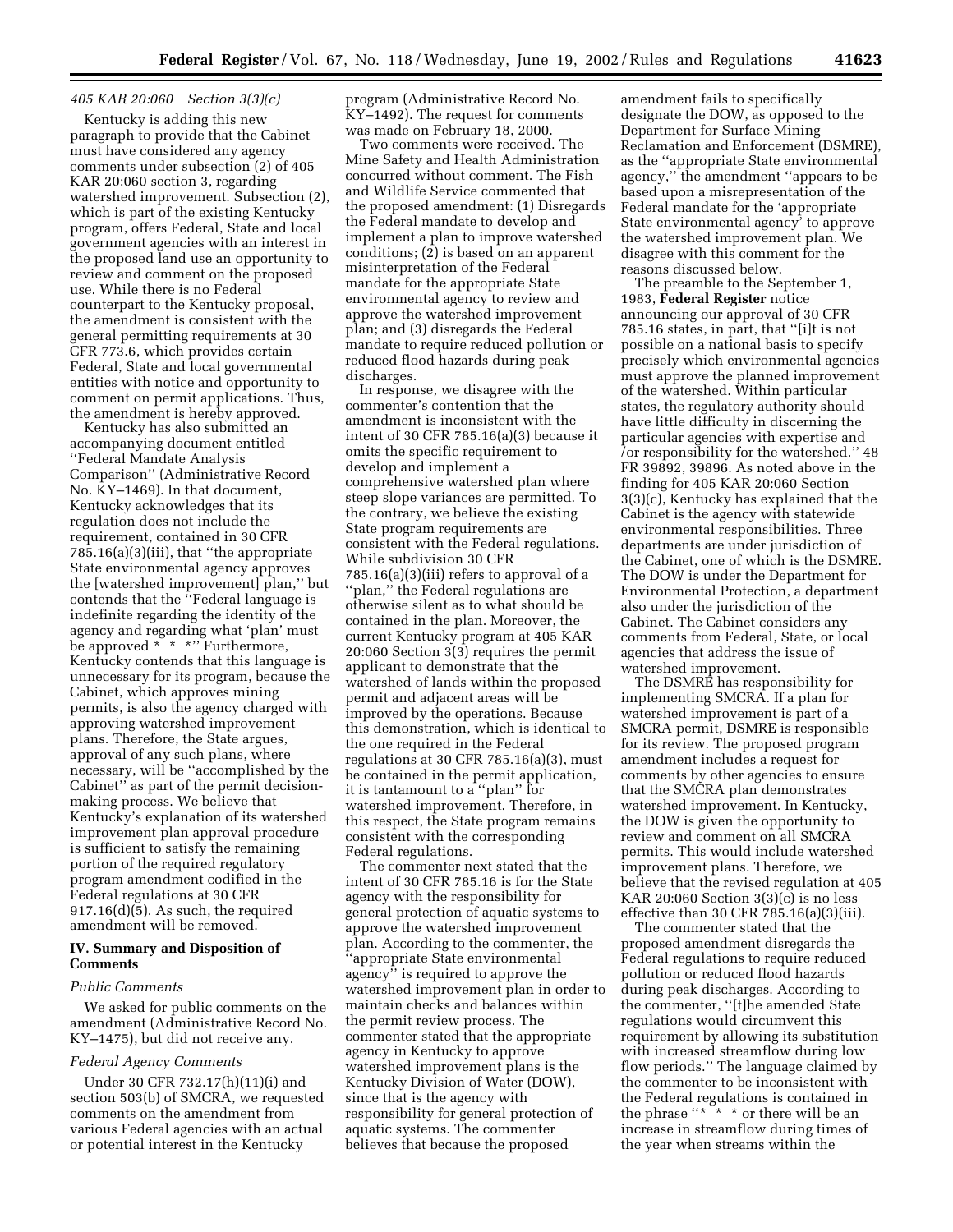watershed are normally at low flow or dry and the increase in streamflow is determined by the cabinet to be beneficial to public or private users or to the ecology of the streams.''

In response, we note that the quoted language is not newly proposed, as the commenter has asserted, but rather is already contained in the approved State program. Thus, comments on the language are not germane to this rulemaking.

# *Environmental Protection Agency (EPA) Concurrence and Comments*

Under 30 CFR 732.17(h)(11)(i) and (ii), we are required to get a written concurrence from EPA for those provisions of the program amendment that relate to air or water quality standards issued under the authority of the Clean Water Act (33 U.S.C. 1251 *et seq.*) or the Clean Air Act (42 U.S.C. 7401 *et seq.*). This amendment does not contain provisions that relate to air or water quality standards. Therefore, we did not ask EPA to concur on the amendment.

On March 1, 2000, we requested comments from EPA on the amendment (administrative record no. KY–1492). EPA did not respond to our request.

# *State Historic Preservation Officer (SHPO) and the Advisory Council or Historic Preservation (ACHP)*

Under 30 CFR 732.17(h)(4), we are required to request comments from SHPO and ACHP on amendments that may have an effect on historic properties. This amendment does not contain provisions that relate to historic properties. Therefore, we did not ask SHPO or ACHP to comment on this amendment.

## **V. OSM's Decision**

Based on the above findings, we approve the amendment Kentucky sent us on January 28, 2000. In addition, we are removing the required program amendment codified at 30 CFR 917.16(d)(5).

To implement this decision, we are amending the Federal regulations at 30 CFR Part 917, which codify decisions concerning the Kentucky program. We find that good cause exists under 5 U.S.C. 553(d)(3) to make this final rule effective immediately. Section 503(a) of SMCRA requires that the Kentucky program demonstrate that Kentucky has the capability of carrying out the provisions of the Act and meeting its purpose. Making this regulation effective immediately will expedite that process. SMCRA requires consistency of Kentucky and Federal standards.

# **VI. Procedural Determinations**

*Executive Order 12630—Takings* 

This rule does not have takings implications. This determination is based on the analysis performed for the counterpart Federal regulation.

# *Executive Order 12866—Regulatory Planning and Review*

This rule is exempted from review by the Office of Management and Budget under Executive Order 12866.

# *Executive Order 12988—Civil Justice Reform*

The Department of the Interior has conducted the reviews required by section 3 of Executive Order 12988 and has determined that this rule meets the applicable standards of subsections (a) and (b) of that section. However, these standards are not applicable to the actual language of State regulatory programs and program amendments because each program is drafted and promulgated by a specific State, not by OSM. Under sections 503 and 505 of SMCRA (30 U.S.C. 1253 and 1255) and the Federal regulations at 30 CFR 730.11, 732.15, and 732.17(h)(10), decisions on proposed State regulatory programs and program amendments submitted by the States must be based solely on a determination of whether the submittal is consistent with SMCRA and its implementing Federal regulations and whether the other requirements of 30 CFR parts 730, 731, and 732 have been met.

#### *Executive Order 13132—Federalism*

This rule does not have Federalism implications. SMCRA delineates the roles of the Federal and State governments with regard to the regulation of surface coal mining and reclamation operations. One of the purposes of SMCRA is to ''establish a nationwide program to protect society and the environment from the adverse effects of surface coal mining operations.'' Section 503(a)(1) of SMCRA requires that State laws regulating surface coal mining and reclamation operations be ''in accordance with'' the requirements of SMCRA, and section 503(a)(7) requires that State programs contain rules and regulations ''consistent with'' regulations issued by the Secretary pursuant to SMCRA.

# *Executive Order 13211—Regulations That Significantly Affect the Supply, Distribution, or Use of Energy*

On May 18, 2001, the President issued Executive Order 13211 which requires agencies to prepare a Statement of

Energy Effects for a rule that is (1) considered significant under Executive Order 12866, and (2) likely to have a significant adverse effect on the supply, distribution, or use of energy. Because this rule is exempt from review under Executive Order 12866 and is not expected to have a significant adverse effect on the supply, distribution, or use of energy, a Statement of Energy Effects is not required.

#### *National Environmental Policy Act*

This rule does not require an environmental impact statement because section 702(d) of SMCRA (30 U.S.C. 1292(d)) provides that agency decisions on proposed State regulatory program provisions do not constitute major Federal actions within the meaning of section 102(2)(C) of the National Environmental Policy Act (NEPA) (42 U.S.C. 4332(2)(C)).

#### *Paperwork Reduction Act*

This rule does not contain information collection requirements that require approval by the OMB under the Paperwork Reduction Act (44 U.S.C. 3507 *et seq.*).

### *Regulatory Flexibility Act*

The Department of the Interior certifies that this rule will not have a significant economic impact on a substantial number of small entities under the Regulatory Flexibility Act (5 U.S.C. 601 *et seq.*). The State submittal, which is the subject of this rule, is based upon counterpart Federal regulations for which an economic analysis was prepared and certification made that such regulations would not have a significant economic effect upon a substantial number of small entities. In making the determination as to whether this rule would have a significant economic impact, the Department relied upon the data and assumptions for the counterpart Federal regulations.

### *Small Business Regulatory Enforcement Fairness Act*

This rule is not a major rule under 5 U.S.C. 804(2), the Small Business Regulatory Enforcement Fairness Act. This rule: (a) Does not have an annual effect on the economy of \$100 million; (b) Will not cause a major increase in costs or prices for consumers, individual industries, Federal, State, or local government agencies, or geographic regions; and (c) Does not have significant adverse effects on competition, employment, investment, productivity, innovation, or the ability of U.S.-based enterprises to compete with foreign-based enterprises. This determination is based upon the fact